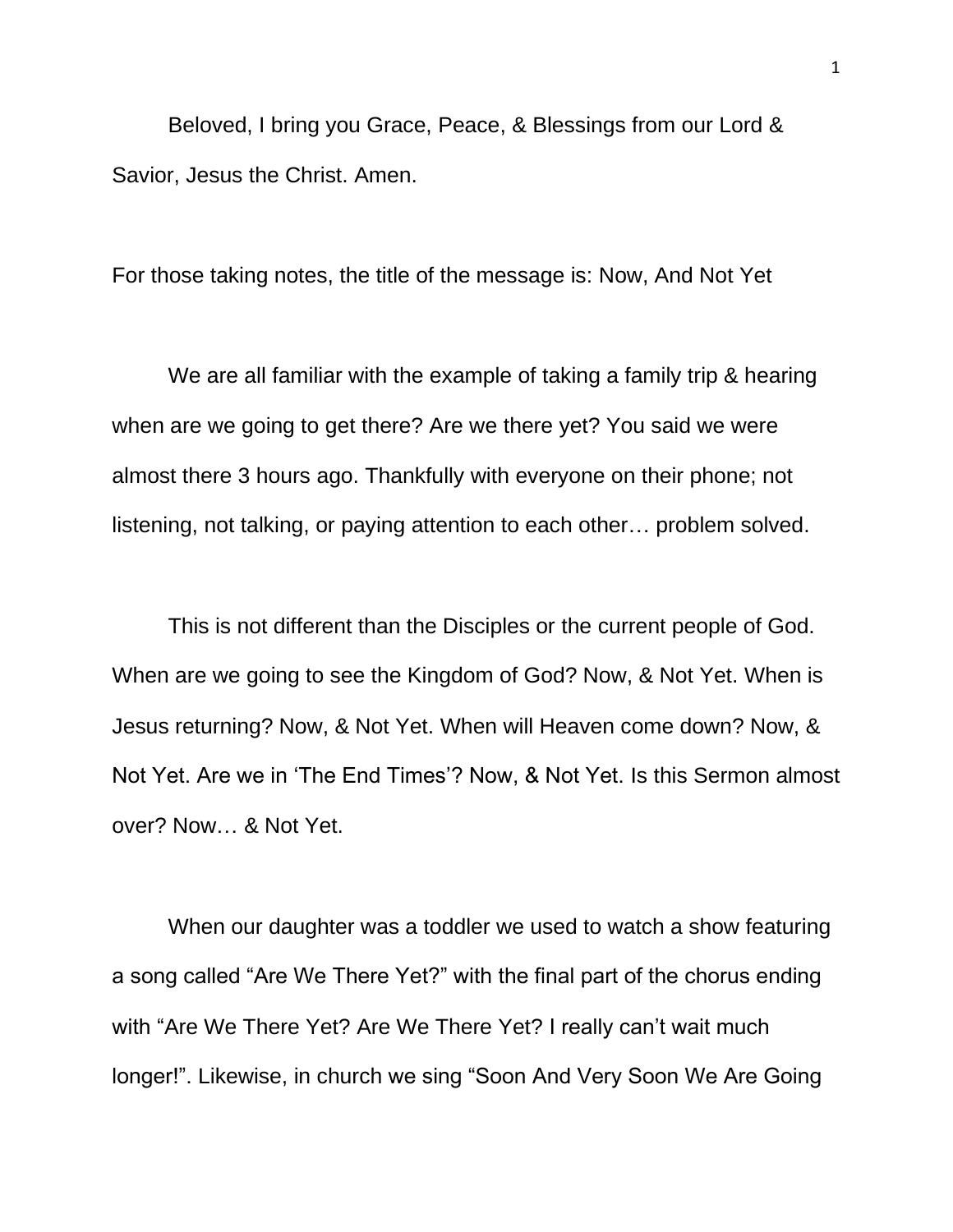To See The King". We **are** looking forward to Jesus's return… for right now we **are** to live in the trust, that it will occur, when it occurs.

The Bible deals with types & shadows, which are the 'Now, And Not Yet'. They speak of types to come, or shadows of what is to be, **all** tied to God's Promises today. Speaking of today, today's readings were no different… pointing us forward to Christ & His return.

In our Acts reading the Ascended Christ is speaking to Peter from Heaven. Paraphrasing Lutheran commentator Paul Kretzmann: The ascended Son of Man has entered into the full & unlimited use of His divine omnipresence; in His human body in Heaven. His gracious presence is therefore assured to **all** of His believers. Hold onto that thought.

In fact I'll repeat it: The ascended Son of Man has entered into the **full** & **unlimited** use of His **divine** omnipresence; in His human body in Heaven. His gracious presence is therefore assured to **all** of His believers.

Jesus is closer to each of us today, than He was to His disciples, even more so than in His time on earth with them. He currently is doing this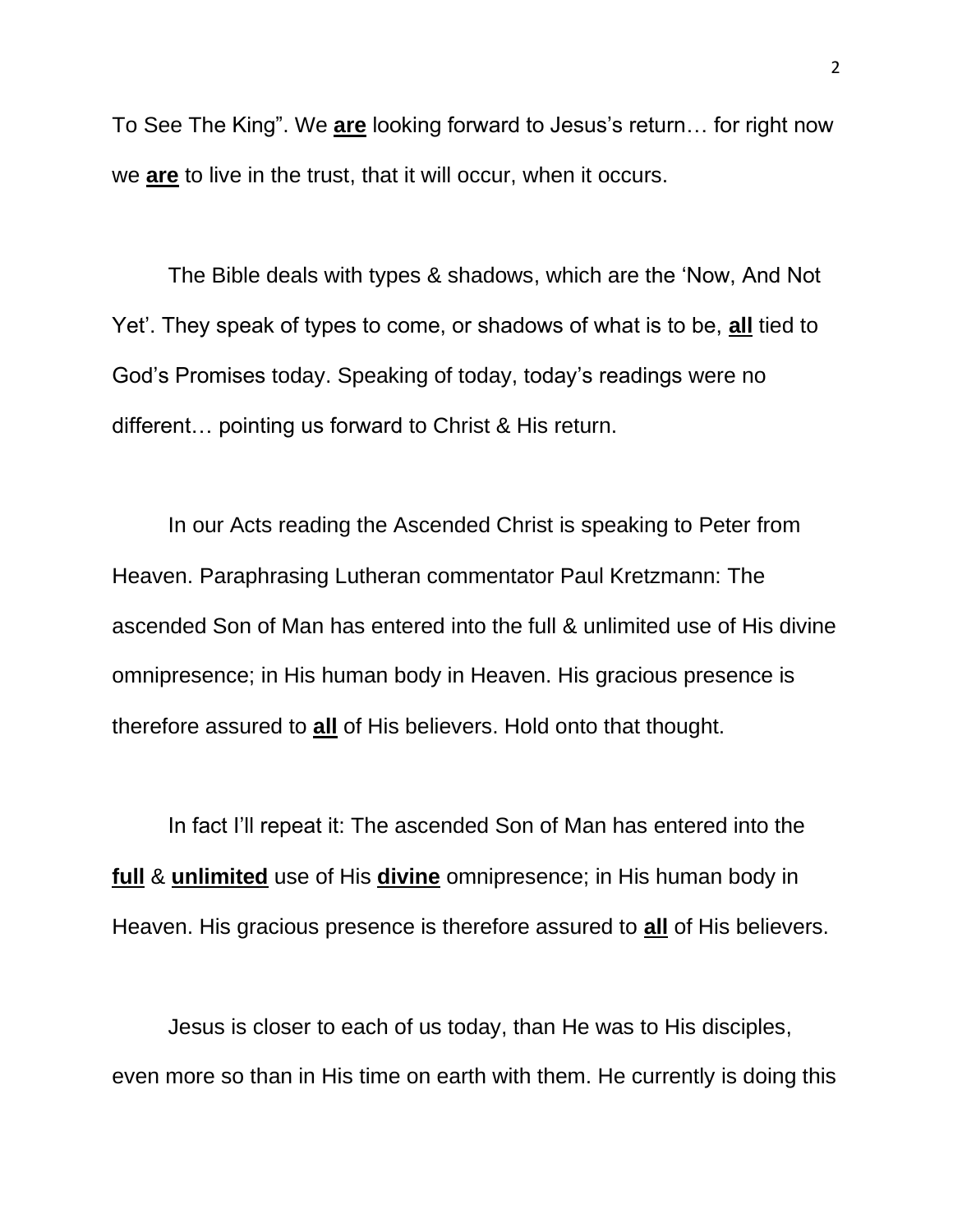while seated at the right hand of His heavenly Father. As our Brother, Jesus, has assumed the full use of **all** of His divine power & majesty.

The key points being the assurance of His grace filled presence. That, while Christ is in Heaven, He is closer to us now; because of His omnipresence & The Holy Spirit. Once Christ ascended; He became universally present at **all** times & **all** places. **All**, in **All**… 'Now, And Not Yet'.

Our Psalm today speaks of praising God, who is the Lord of **all** - **all** of Heaven & **all** of Earth. Meaning He is Lord now & when He returns in glory. In The Gospel reading, Jesus reminds us that He is glorified, & God is glorified in Him. So, while you will seek Him, you cannot yet go where He is…, but as we find in Revelation… He shall return & bring Heaven with Him. And for added comfort He is also with us today… 'Now, And Not Yet'.

Heaven, is indescribable to human understanding. Our understanding on this side of Heaven is so marred by Sin, in a world marred by Sin, in thoughts & understanding marred by Sin. Yet since the beginning God has been promising & pointing us to look to the assured better future… And we do experience & get a foretaste of that assured better future via Baptism &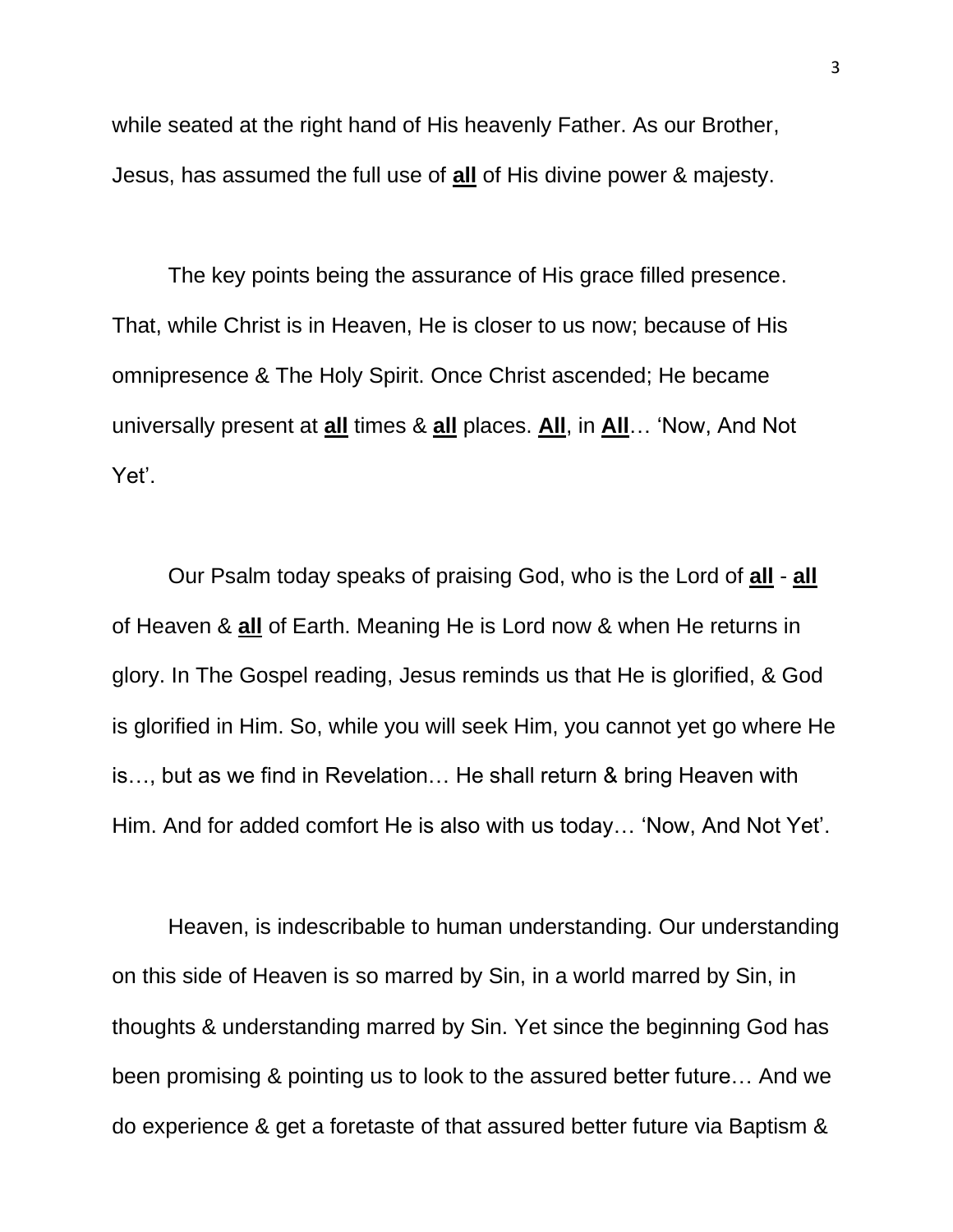The Lord's Supper; & also via the Liturgy. Which is why I say: cling to the Liturgy as it is the protective guard rail for each Service. My 90-secondoverrview of the importance of the Liturgy in the 'Now, And Not Yet'.

In Confession & Absolution we **all** confess our Sins & receive absolution. But there is another component, we then turn to one another & wish each other God's Peace. We are now also absolving each other of **all**  Sins & grudges after confessing them publicly to one another. We are also reminded in The Lord's Prayer: "Forgive us our Sins as we forgive those who Sin against us". In the Kyrie you are also singing this same forgiveness to **all** & for **all** with a thanks to God for making it so.

Prior to Communion we sing "Holy, Holy, Holy…" joining the angels, cherubim, seraphim, & **all** the Heavenly hosts as they are always doing so in God's presence. That is taken from the Psalms, from the sixth chapter of Isaiah, & elsewhere in The Bible. This most certainly suggests retaining the Liturgy. This is **not** for the sake of tradition; but for Biblical reasons. It is what is happening in Heaven & how Worship is conducted!

Closing the loop: in the Apostles' Creed when we say: "He will come again to judge the living & the dead". That is the ',And Not Yet' of 'Now,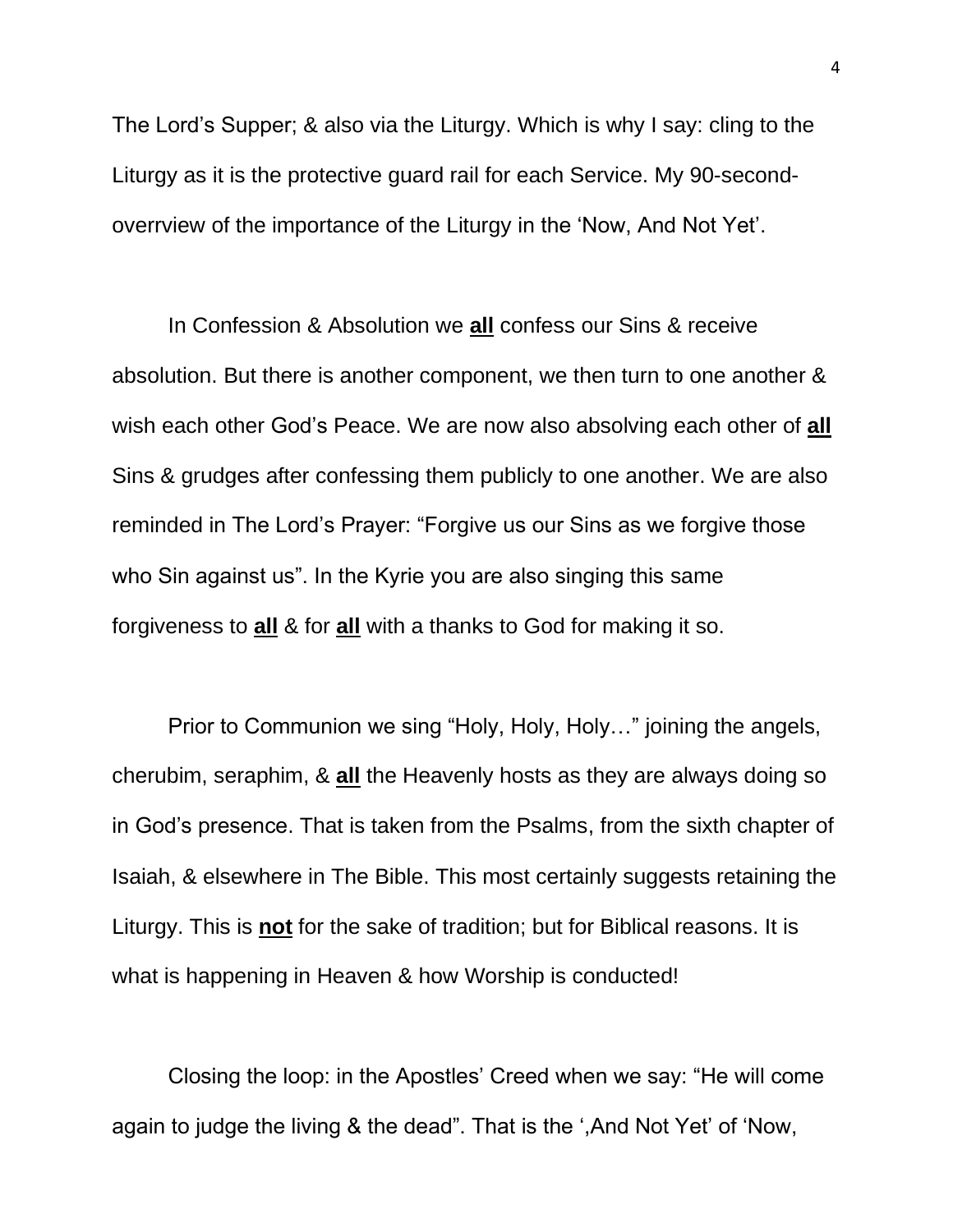And Not Yet'. The 'Now' comes from the Second Petition of the Lord's Prayer: "Your kingdom come". This is from the Small Catechism.

> God's kingdom comes indeed without our praying for it, but we ask in this prayer that it may also come to us. God's kingdom comes when our heavenly Father gives us his Holy Spirit, so that by his grace we believe his holy Word & live a godly life on earth now & in heaven forever.

God's Kingdom also comes to us when we take The Lord's Supper… when we Commune with God, the Saints in our Congregation, & the Saints that have been, & which are yet to come. 'Now, And Not Yet'. Partaking of the '**all'** of Jesus… Jesus, the '**all** in **all'**. Who is Lord of **all**. Who is with us both 'Now, And Not Yet'.

In summary, **all** of the Liturgy points to Christ being the **all** in **all**. **All** of the Liturgy points to the 'Now, And Not Yet' of Christ's presence. Even if I fail in my sermon… you still get the Gospel message via the Liturgy.

For today, we live day by day in God's providence; in & under God's guidance, care, & provisioning. I don't think that other than when it hits us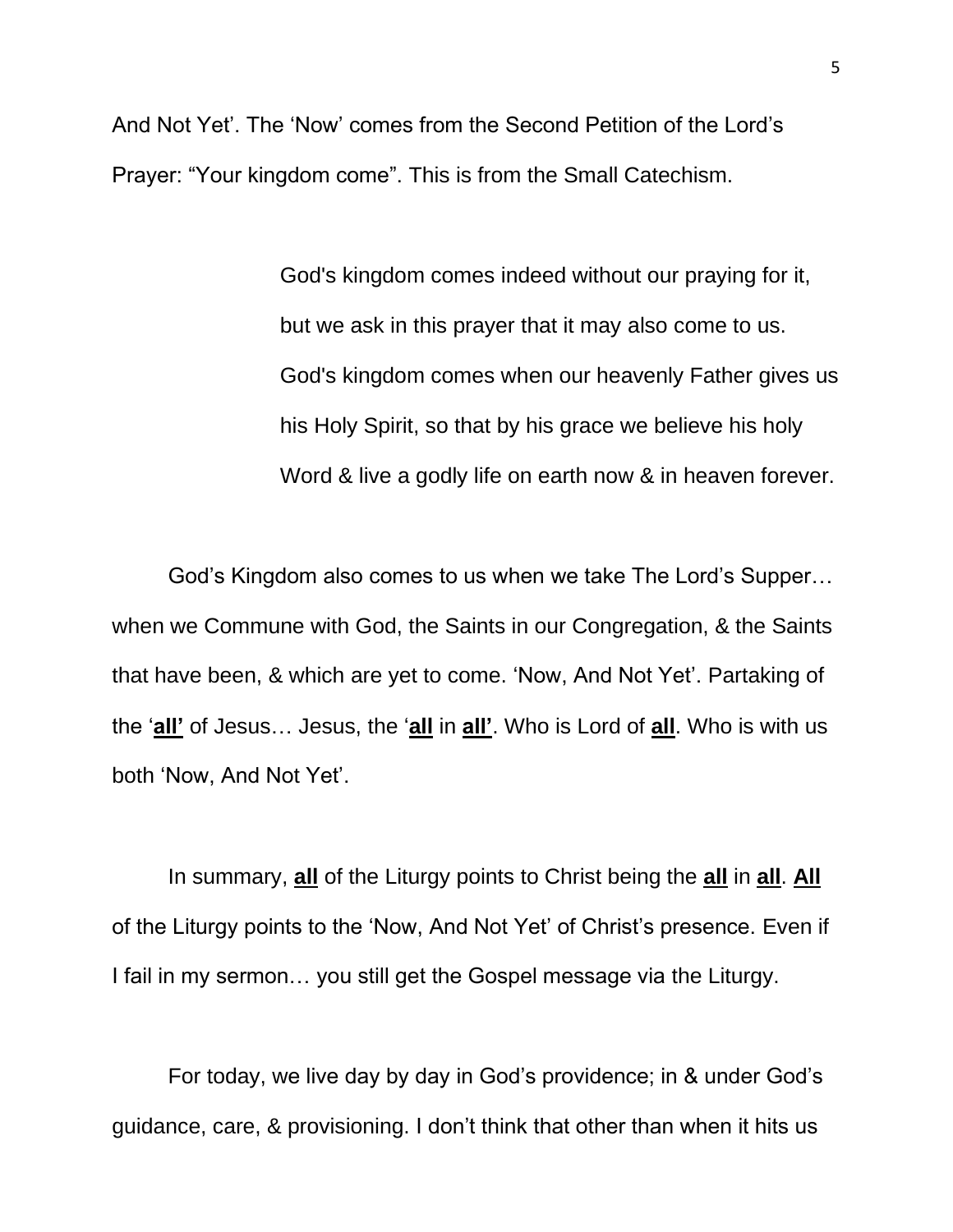smack dab in the face, that we realize how pervasive the effect of Sin is. Until it really hits home, we utilize selective memory to even acknowledge it's presence, & the over**all** consequences of Sin on the world.

Which is why my outline was 6 different pictures of an empty tomb with 3 empty crosses on a hill nearby. With it you get 4 words: 'Now, And Not Yet'. Because it is such an applicable description of our daily existence. Under God's grace, seen, yet unseen.

Through types & shadows we get a glimpse of what Heaven looks like. We are told how the world is restored when Heaven comes down… how we are restored… at Jesus's triumphant return. We are reminded of this each week in the Bible & in our Service. The eyes of the believers are turned to His coming, as He is completing restoration. We look for, & long for, God's Kingdom… with the assurance, that our salvation is always near.

In Christ, we see the fulfillment of **all** the prophecies relating to the glory of the end, which is really the beginning. The believers inherit the Kingdom which was prepared for us since the beginning of the world. The new heaven & the new earth as they are called, because they are altogether different from this present world, steeped as it is… in Sin.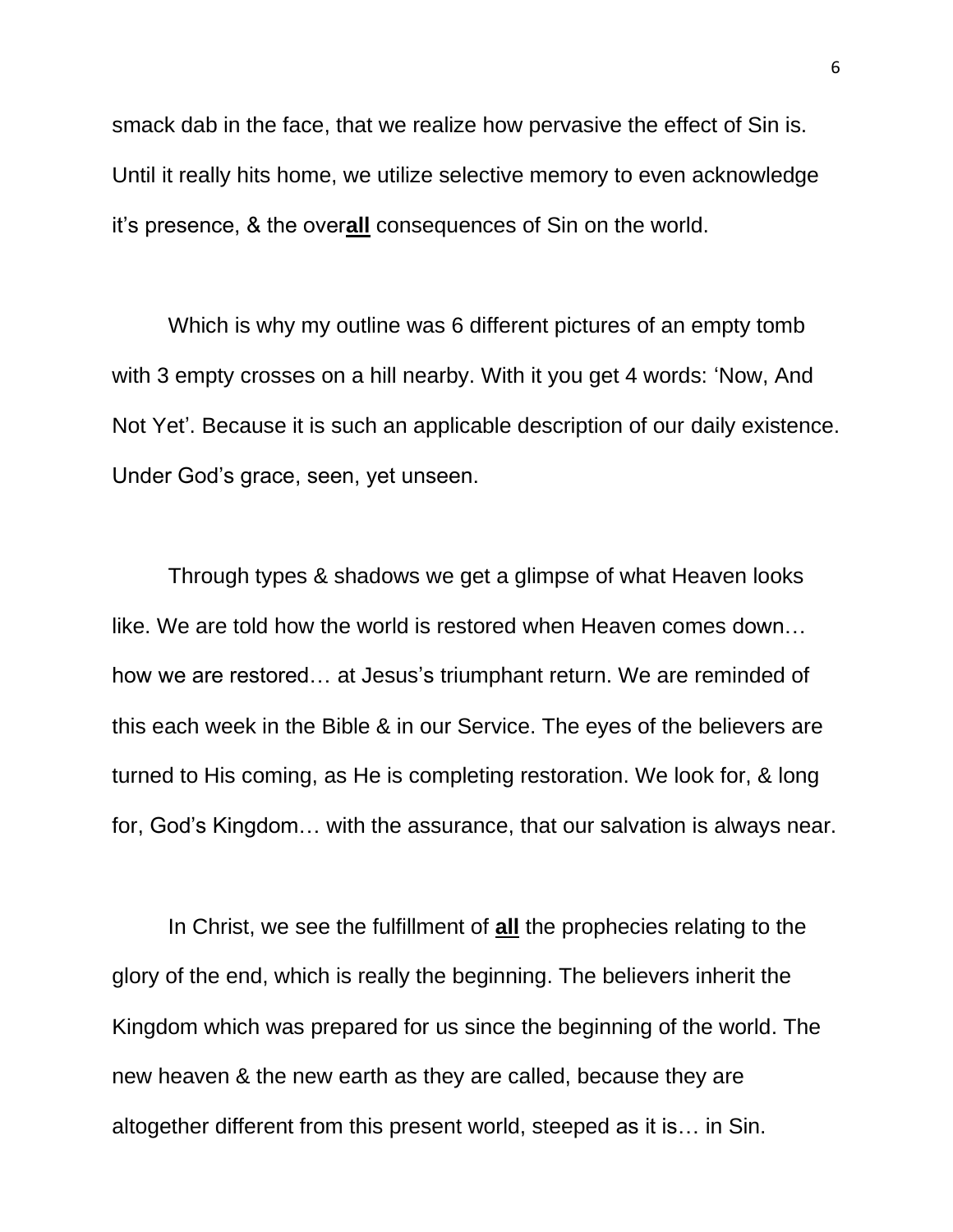At the center of the picture is the most glorious: the New Jerusalem, the holy city of God, the Church of Jesus Christ… with Christ as its Head. The entry of the blessed congregation of God into the eternal habitation full of grace & mercy. Around us now, are **all** the unspeakable beauties of eternal bliss. God Himself made the announcement of this joy & bliss: And He sits upon the throne saying, 'Behold, I make **all** things new. **All** creatures, in heaven & earth, will be new.'

Both 'Now, And Not Yet.'

Our faith & our hope are not based upon our own opinions & ideas; but upon the infallible Word of God, which remains True even when heaven & earth pass away.

In Christ, **all** waiting & hoping is over; He who is the Alpha & the Omega, the Beginning & the End. When Christ returns, it is completed as in '**accomplished**'. '**Accomplished**' as in for eternity… & eternity is ongoing… Jesus, who is from eternity & has **all** things in His hand, will turn over to them that are His children (us) **all** the full enjoyment of heavenly bliss.